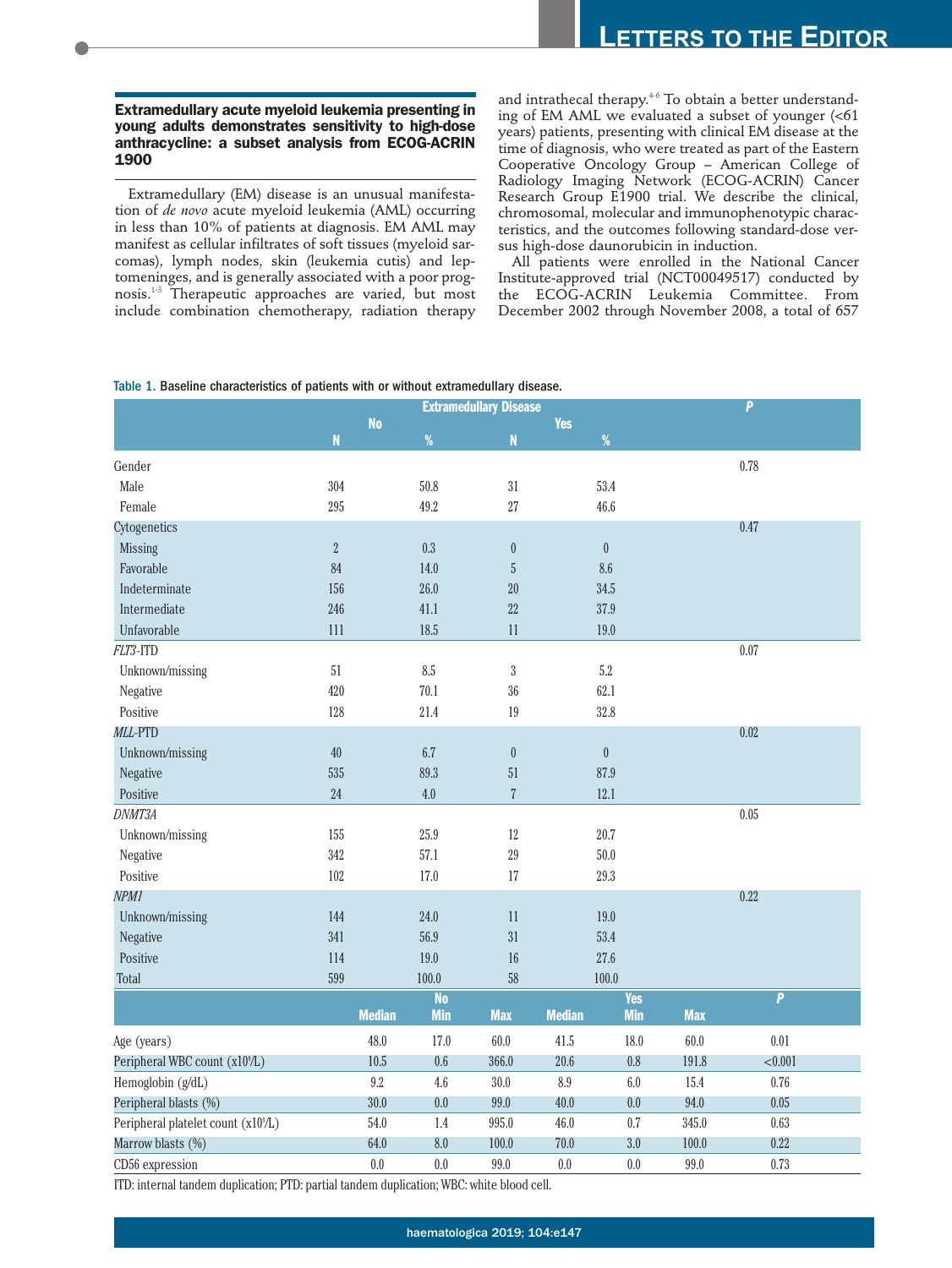patients with *de novo* untreated AML ranging in age from 17 to 60 years were enrolled. We relied on physicians' reporting of EM disease from clinical and diagnostic imaging findings. Disease in EM sites was not required to be biopsied nor were diagnostic imaging studies required to confirm involvement. Patients with isolated EM disease without bone marrow involvement were not eligible for this trial. The median follow-up of patients still alive is 6.7 years. Patients' bone marrow and peripheral blood samples were collected and sent to ECOG-ACRIN's leukemia reference laboratory for confirmation of the diagnosis of AML and immunophenotypic analysis by multiparameter flow cytometry. Internal tandem duplication (ITD) alterations in the Fms-like tyrosine kinase 3 (*FLT3*) gene and MLL partial tandem duplications (*MLL*-PTD) and mutational analysis profiling were performed on diagnostic samples from bone marrow and peripheral blood as previously described.<sup>7.9</sup> Cytogenetic data were reviewed by ECOG-ACRIN's Cytogenetics Committee. Data were collected and certified by the ECOG-ACRIN Data Coordinating Center and analyzed by the authors. The study was approved by the institutional review board at the National Cancer Institute and at each of the study centers. All patients provided written informed consent to participation in the study in accordance with the Declaration of Helsinki.

Eligible patients were randomly assigned to receive intravenous cytarabine 100 mg/m²/day infused continuously for 7 days plus intravenous daunorubicin daily at a dose of either 45 mg/m<sup>2</sup> (standard dose) or 90 mg/m<sup>2</sup> (high dose) for 3 days with risk-adapted consolidation.<sup>10</sup>

For the statistical analysis, patients' baseline characteristics were compared using a Fisher exact test if the variables were categorical and Wilcoxon rank sum tests if they were continuous. Overall survival was defined as the time from randomization to death from any cause. For patients who achieved a complete response after induction, disease-free survival was defined as the time from documented complete response to relapse or death

from any cause. Kaplan-Meier estimates were used to estimate the event-time distributions for overall survival and disease-free survival.

Logistic regression models were used to examine the association between EM disease and complete response. The univariate model included indicators of whether patients had EM disease involvement and induction treatment arms. The multivariable model was further controlled for age, gender, cytogenetic risk, ECOG Performance Status, white blood cell count, platelet count, percentage of marrow blasts, hemoglobin, peripheral blast percentage, and secondary AML. Univariate and multivariable Cox models stratified on induction treatment arms were performed on overall survival and disease-free survival. The stratified univariate models included indicators of whether patients had EM disease involvement. The stratified multivariable models were further adjusted for age, gender, cytogenetic risk, ECOG Performance Status, white blood cell count, platelet count, marrow blast percentage, hemoglobin, peripheral blast percentage, secondary AML, *FLT*-ITD, and *MLL*-PTD mutations. All *P* values were based on twosided tests.

Fifty-eight patients had EM disease; four patients had more than one site involved. Six patients had central nervous system involvement; 32 had gingival hypertrophy; two had a mediastinal mass and seven had skin involvement. Fifteen had involvement of other EM sites, including lung, lymphadenopathy and splenomegaly. Table 1 presents the baseline characteristics of patients with and without EM disease. Cytogenetic risk in the subgroup with EM did not differ statistically from that of patients without EM disease. Patients with EM AML were younger (median 41.5 *versus* 48 years; *P*=0.01) and had higher peripheral white blood counts (*P*<0.001) and peripheral blasts (*P*=0.05). Patients with EM AML had a higher incidence of expression of *MLL*-PTD (12.1% *versus* 4.0%; *P*=0.02). In the EM cohort, among the patients with mutation data available, 34.6% expressed



Figure 1. Kaplan-Meier estimates of overall survival for patients with and without extramedullary disease. Data from the subset analysis are shown for overall survival of all patients with and without extramedullary disease treated in the trial. Data are from the time of randomization at the start of induction. CNSR indicates censored.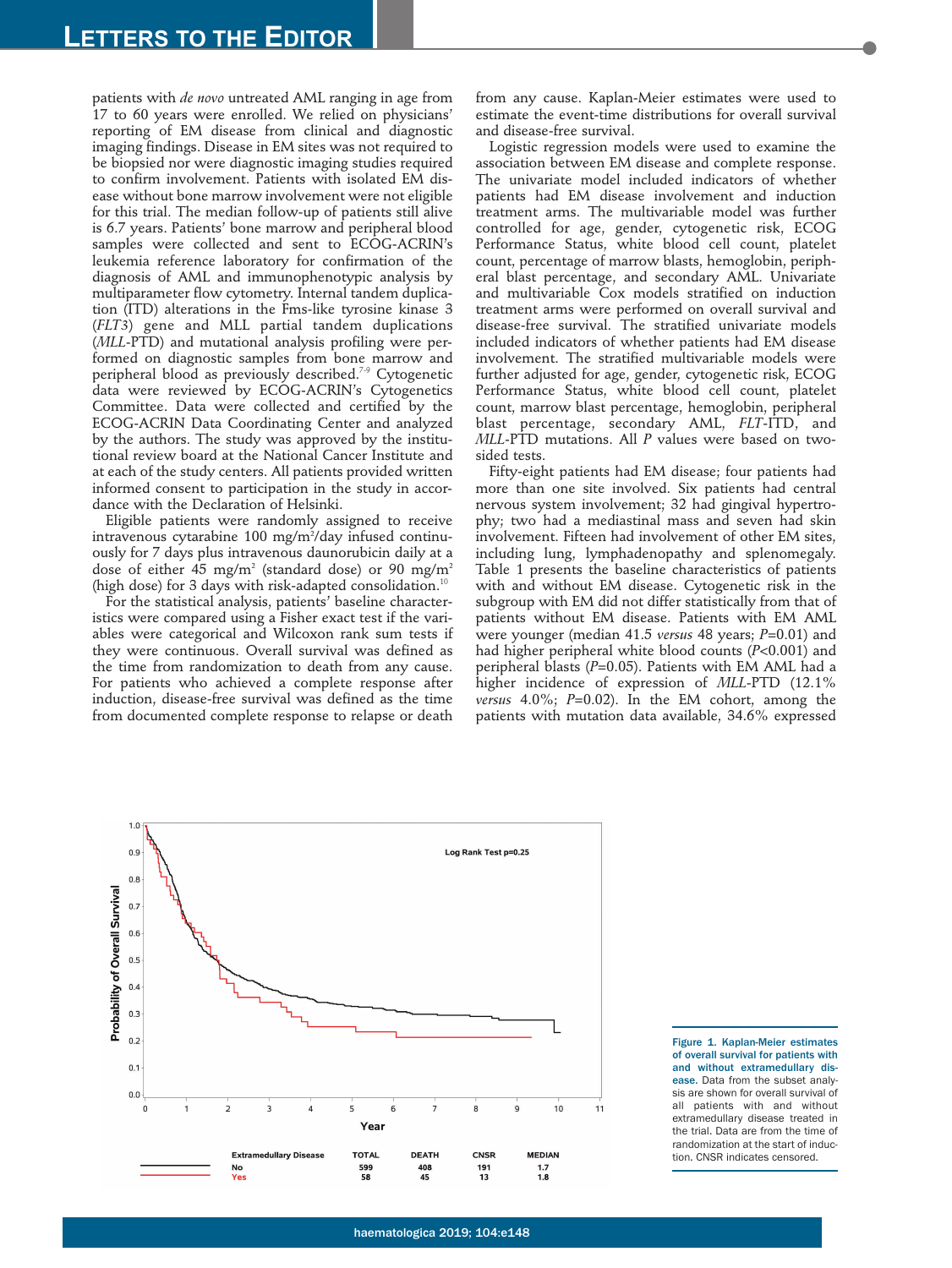*FLT3*-ITD and 34.0% had *NPM1* mutations. These data were not statistically different from those in patients without EM disease (*P*=0.07 and *P*=0.22, respectively). Patients with EM AML had a higher incidence of *DNMT3A* gene mutations (37.0% *versus* 23.0%; *P*=0.05). The complete response rate with induction therapy of all patients with EM disease was 63.8%. The complete response rates in patients treated with standard-dose and high-dose daunorubicin induction therapy were 61.3% and 66.7%, respectively. When the two induction arms were combined, EM disease involvement did not significantly affect the complete response rate in both univariate (*P*=0.93) and multivariable models when controlling for other variables (*P*=0.95) There was no interaction of complete response rate between EM-disease-positive or -negative patients and the induction treatment (*P*=0.58).

For those patients who achieved a complete response after induction, EM involvement was not significantly associated with a worse disease-free survival in the univariate [hazard ratio (HR): 1.08, 95% confidence interval (95% CI): 0.73-1.61; *P*=0.70] or multivariable models (HR: 1.04, 95% CI: 0.65-1.64; *P*=0.88). There was no interaction of disease-free survival between whether or not patients had EM disease involvement and the induction treatment arms (P=0.83).

The probability curves of overall survival comparing the presence and absence of EM disease for the AML patients treated by induction arm (standard dose versus high dose) are given in Figures 1 and 2, respectively. When the two induction arms were combined, EM disease involvement was not significantly associated with a worse overall survival in comparison to that of patients without EM in univariate (HR: 1.20, 95% CI: 0.88-1.63; *P*=0.25) or multivariable models when controlling for other variables (HR: 1.21, 95% CI: 0.85-1.72; *P*=0.28). For patients randomized to receive 90 mg/m²/day daunorubicin, whether or not patients had EM AML had no effect on overall survival (univariate model: HR: 1.00, 95% CI: 0.61-1.61; *P*=0.98; multivariable model: HR: 0.90, 95% CI: 0.51-1.58; *P*=0.72). Patients with EM AML treated with high-dose daunorubicin had a better overall survival that that of patients treated with standard-dose daunorubicin (median 2.1 *versus* 1.4 years; univariate model: HR: 0.54, 95% CI: 0.29-0.98; *P*=0.04; multivariable model: HR: 0.40, 95% CI: 0.15-1.07; *P*=0.07) (Figure 2).

In this subset analysis of EM AML patients from the E1900 study, higher doses of daunorubicin resulted in an improved overall survival compared to that in patients treated with standard-dose daunorubicin. These findings are consistent with our previously published results demonstrating that higher doses of anthracycline in induction therapy, followed by risk-adapted consolidation including hematopoietic cell transplantation, improves overall survival.<sup>10,11</sup> Based on our results and the sensitivity of EM AML, we now propose high-dose anthracycline in induction for these patients as for all those with *de novo* AML.

We noted significant differences in the EM AML population: these patients were younger, had higher white blood cell counts and circulating blasts, a higher incidence of *MLL*-PTD, and mutations of *NPM1* or *DNMT3A*. We noted a high incidence of the *NPM1* mutation (34.0%), which may have contributed to the favorable results of this analysis. *DNMT3A* mutations, an unfavorable prognostic factor, appeared in 31.7% of the EM AML population. *MLL*-PTD expression has previously been associated with a poor complete response rate, disease-free survival and overall survival.<sup>12,13</sup> Despite the presence of two adverse factors (*DNMT3A* and *MLL*-PTD) our patients' outcomes were better than expected, probably because of the positive effect of highdose anthracycline noted in patients with these specific mutations.<sup>9</sup>

This is one of the largest reports of patients presenting with EM involvement concurrent with the diagnosis of *de*



Figure 2. Kaplan-Meier estimates of overall survival of patients with extramedullary disease based on induction therapy. Data from the subset analysis are shown for overall survival for patients with and without extramedullary disease who received protocol-prescribed induction therapy with a standard  $(45 \text{ mg/m}^2)$  or high (90 mg/m2 ) dose of daunorubicin. Data are from the time of randomization at the start of induction therapy. CNSR indicates censored.